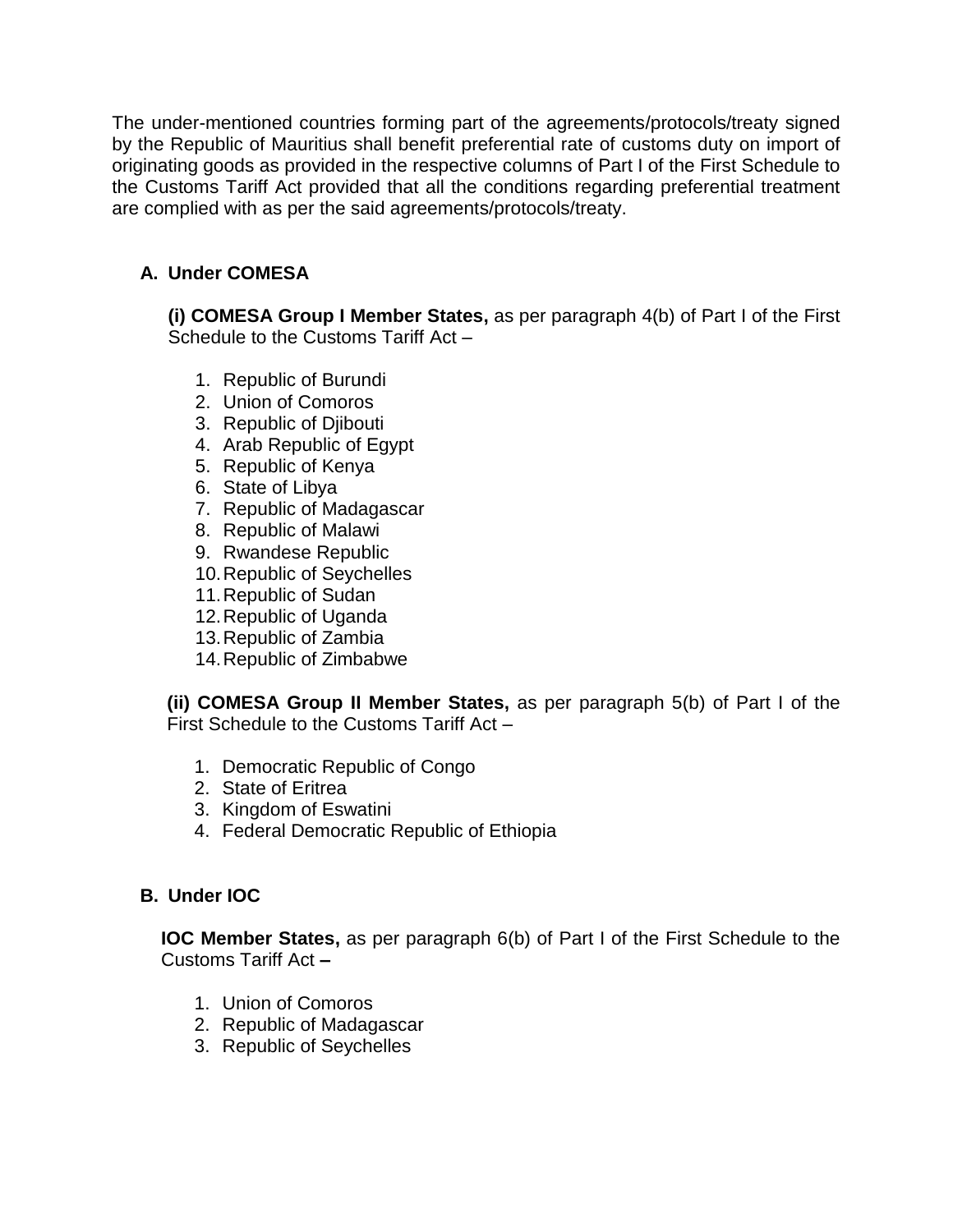### **C. Under SADC**

**SADC Member States,** as per paragraph 7(c) of Part I of the First Schedule to the Customs Tariff Act **–**

- 1. Republic of Angola
- 2. Republic of Botswana
- 3. Democratic Republic of Congo
- 4. Kingdom of Eswatini
- 5. Kingdom of Lesotho
- 6. Republic of Madagascar
- 7. Republic of Malawi
- 8. Republic of Mozambique
- 9. Republic of Namibia
- 10.Republic of Seychelles
- 11.Republic of South Africa
- 12.United Republic of Tanzania
- 13.Republic of Zambia
- 14.Republic of Zimbabwe

### **D. Under Interim Economic Partnership Agreement -**

**EC Member States,** as per paragraph 9(b) of Part I of the First Schedule to the Customs Tariff Act **–**

- 1. Republic of Austria
- 2. Kingdom of Belgium
- 3. Republic of Bulgaria
- 4. Republic of Croatia
- 5. Republic of Cyprus
- 6. Czech Republic
- 7. Kingdom of Denmark
- 8. Republic of Estonia
- 9. Republic of Finland
- 10.French Republic
- 11.Federal Republic of Germany
- 12.Hellenic Republic (Greece)
- 13.Republic of Hungary
- 14.Ireland
- 15.Italian Republic
- 16.Republic of Latvia
- 17.Republic of Lithuania
- 18.Grand Duchy of Luxembourg
- 19.Malta